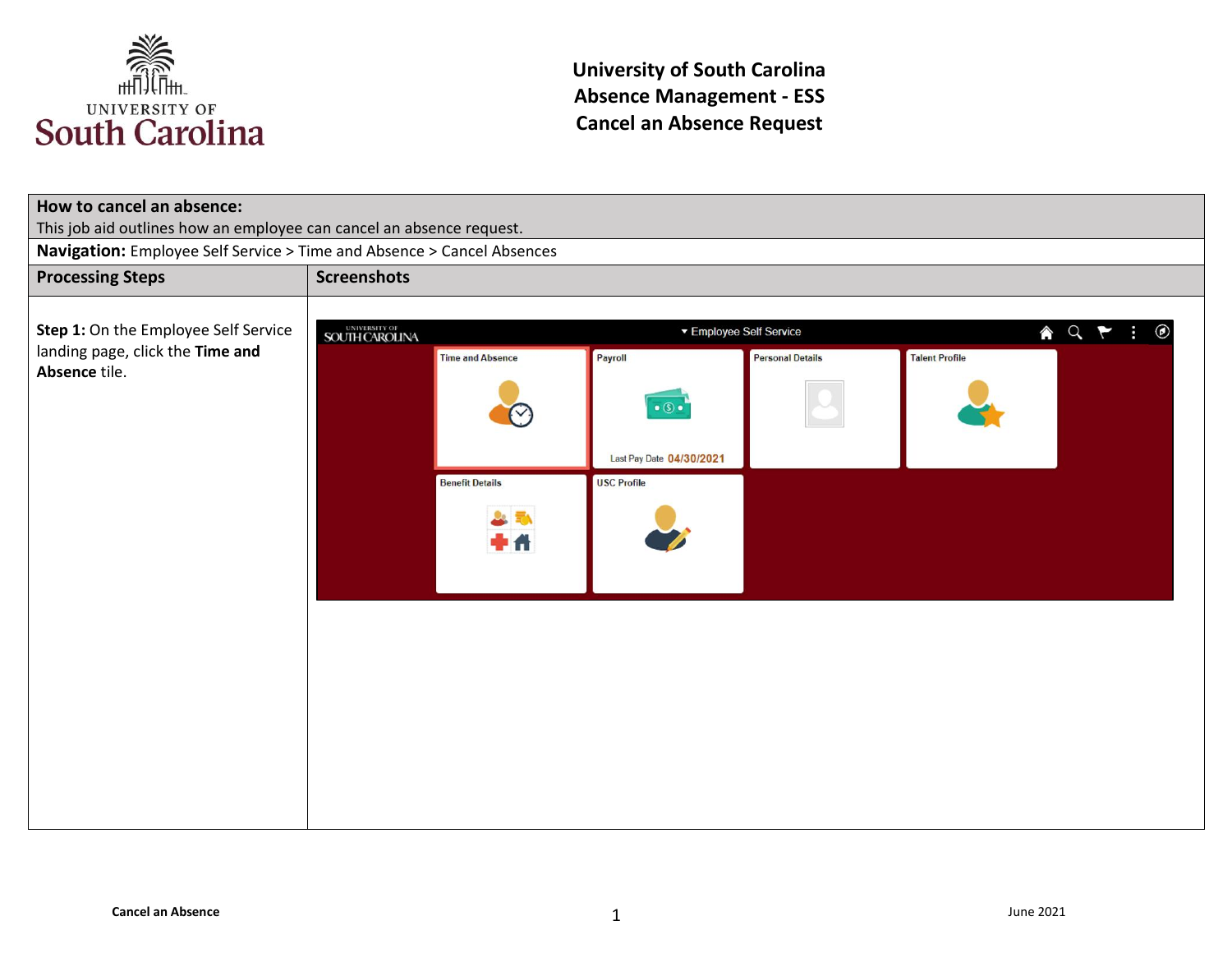

| Step 2: Click the Cancel Absences tile,<br>to cancel an absence. | $\land$ Q $\uparrow$ :<br>$\circledcirc$<br><b>Time</b><br><b>C</b> Employee Self Service<br>*Select a Job Empl Rec: 0   Dept Id: 115300   Administrative Assistant V                                                                            |  |  |
|------------------------------------------------------------------|--------------------------------------------------------------------------------------------------------------------------------------------------------------------------------------------------------------------------------------------------|--|--|
|                                                                  | <b>Enter Time</b><br><b>Comp/Holiday Comp Time</b><br><b>Request Absence</b><br><b>Absence Balances</b><br>05/30/21 - 06/05/21<br>10.50<br>用用用用用用<br>$\sqrt{\frac{1}{\Delta}}$<br>î<br>Reported 55.50<br><b>Balance Hours</b><br>Scheduled 37.50 |  |  |
|                                                                  | <b>Time Summary</b><br>Exceptions<br><b>View Requests</b><br><b>Cancel Absences</b><br>05/30/21 - 06/05/21<br><b>Regular Hours</b><br><b>The Line</b><br><b>37.50 Hours</b><br><b>Sick Leave</b><br><b>10.50 Hours</b>                           |  |  |
|                                                                  | Payable Time<br><b>Extended Absence Request</b><br><b>Leave Transfer</b><br>Last Pay Period 05/16/21 - 05/31/21<br>والسال<br>$\llbracket \bullet \rrbracket$<br><b>Total Hours 7.5 Hours</b><br>x[x]<br>Estimated Gross 183.667066               |  |  |
|                                                                  |                                                                                                                                                                                                                                                  |  |  |
|                                                                  |                                                                                                                                                                                                                                                  |  |  |
|                                                                  |                                                                                                                                                                                                                                                  |  |  |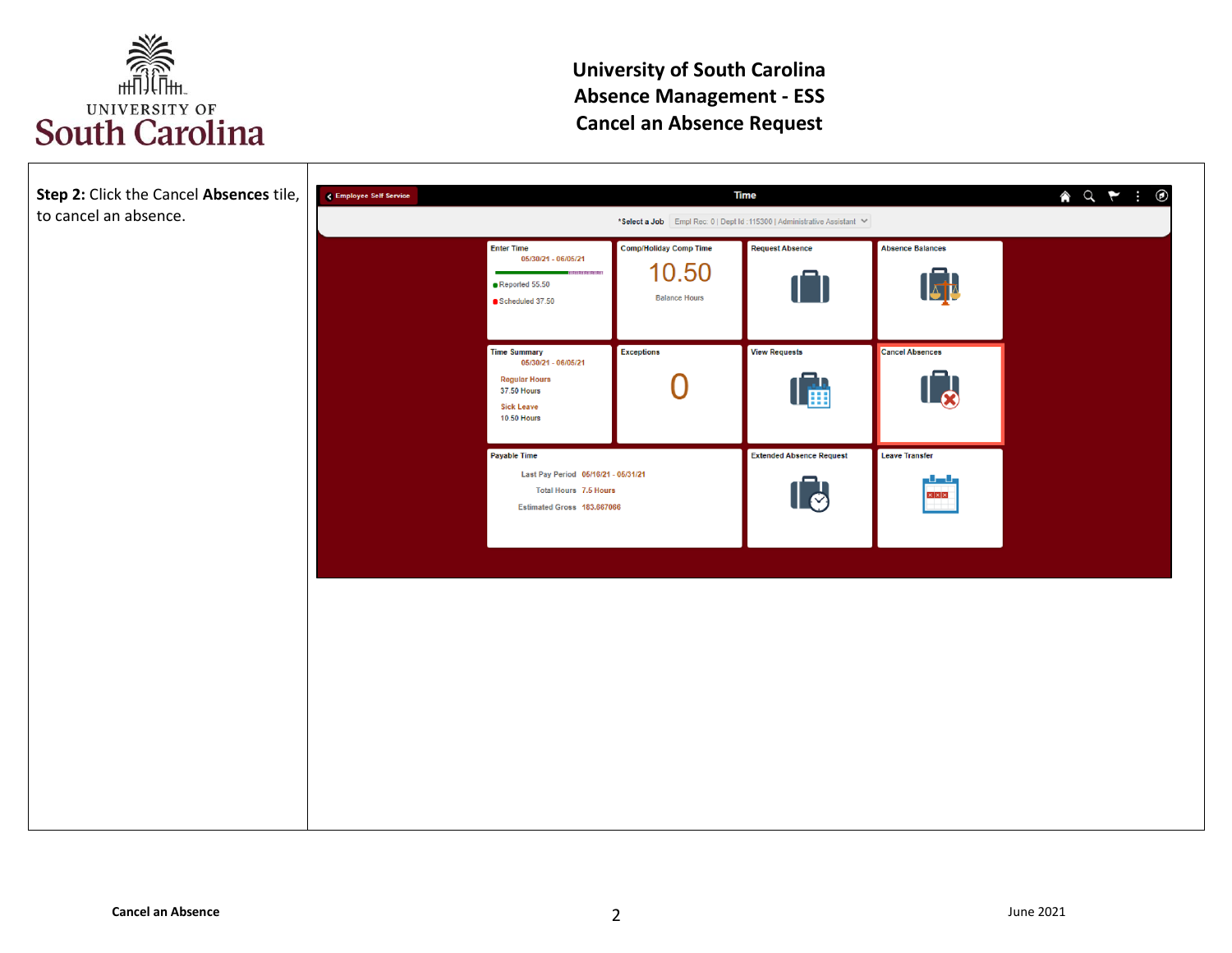

| Step 3: Click to select the absence<br>request you would like to cancel.                                                                            | $\epsilon$ Time                                  | <b>Cancel Absences</b><br><b>Q</b><br>⇑ |
|-----------------------------------------------------------------------------------------------------------------------------------------------------|--------------------------------------------------|-----------------------------------------|
|                                                                                                                                                     |                                                  | Job Record Administrative Coordinator I |
| If the absence was already approved                                                                                                                 | <b>View Requests</b><br>Y<br><b>Annual Leave</b> | 5 rows                                  |
| by your manager, your manager<br>MUST approve the cancel absence                                                                                    | Submitted                                        | 06/08/2021<br>7.5 Hours                 |
| request before the absence is<br>canceled.                                                                                                          | <b>Sick Leave</b><br>Submitted                   | 08/02/2021<br>7.5 Hours                 |
| If the absence was never approved<br>by your manager (e.g., if was in a<br>submitted status), your cancellation<br>action automatically cancels the | <b>Sick Leave</b><br>Submitted                   | 08/01/2021<br>3 Hours                   |
|                                                                                                                                                     | <b>Sick Leave</b><br>Approved                    | 05/28/2021<br>3.75 Hours                |
| absence.                                                                                                                                            | <b>Annual Leave</b><br>Approved                  | 05/28/2021<br>3.75 Hours                |
|                                                                                                                                                     |                                                  |                                         |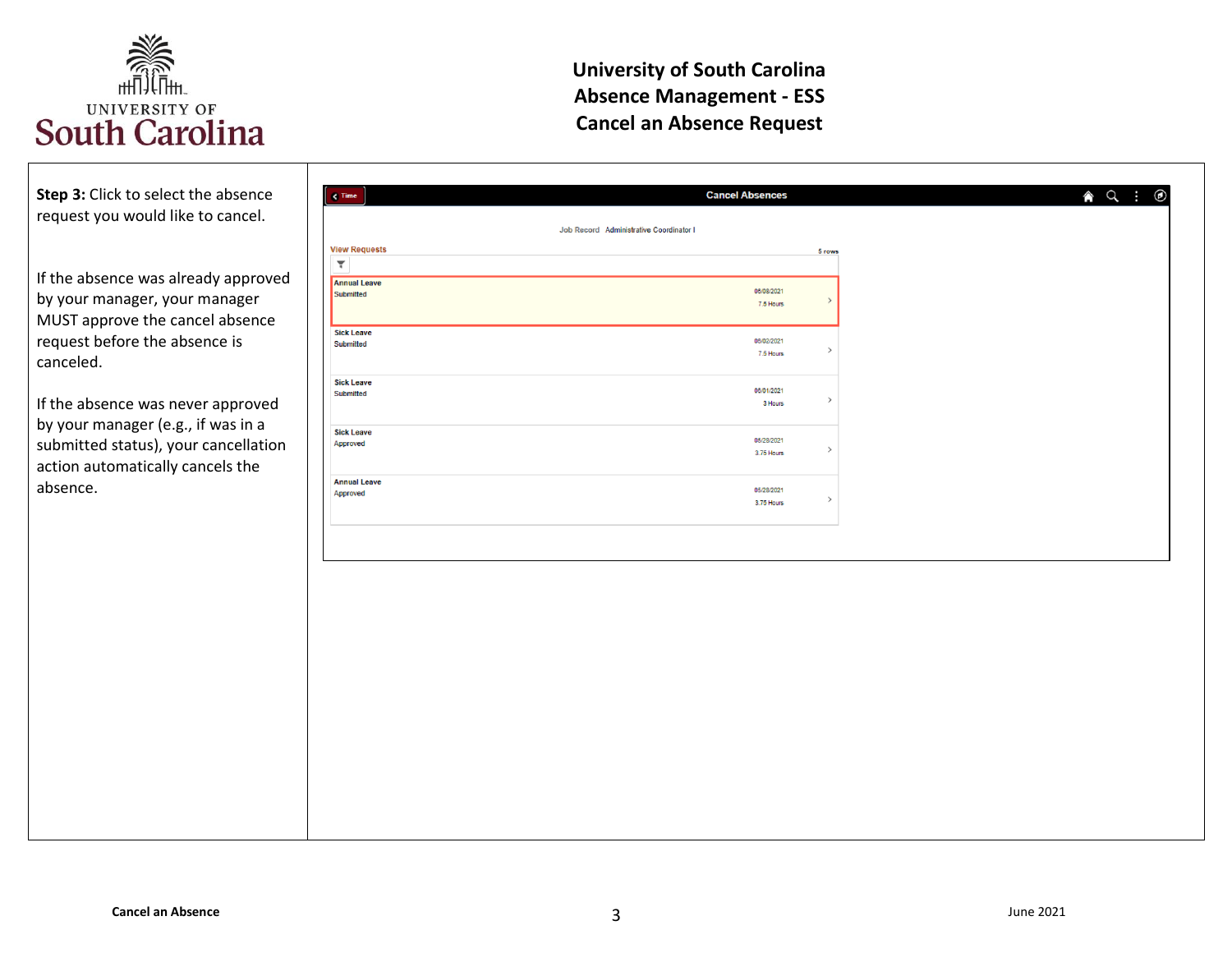

| Step 4: Review the Absence Request    | $\odot$<br><b>Cancel Absence</b><br>$\land$ $\circ$ :<br><b>Cancel Absences</b> |
|---------------------------------------|---------------------------------------------------------------------------------|
|                                       |                                                                                 |
| details to make sure it's the request | Return to Cancel Absences                                                       |
| you would like to cancel.             | <b>Cancel Absence</b>                                                           |
|                                       | <b>Absence Details</b>                                                          |
| Step 5: Click in the Comment box to   | Job Record Administrative Coordinator I                                         |
| provide additional information.       | Absence Name Annual Leave                                                       |
|                                       | Reason Personal                                                                 |
|                                       | Start Date 06/08/2021                                                           |
| Step 6: Click the Cancel Absence      | End Date 06/08/2021                                                             |
| button.                               | Duration 7.50<br><b>Hours</b>                                                   |
|                                       | <b>Status</b> Submitted<br><b>Comments</b>                                      |
|                                       |                                                                                 |
|                                       | <b>Attachments</b><br>You have not added any Attachments.                       |
|                                       |                                                                                 |
|                                       | <b>Add Attachment</b><br><b>Cancel Details</b>                                  |
|                                       |                                                                                 |
|                                       | Add additional information here.<br><b>Comments</b>                             |
|                                       | <b>Request History</b>                                                          |
|                                       |                                                                                 |
|                                       |                                                                                 |
|                                       |                                                                                 |
|                                       |                                                                                 |
|                                       |                                                                                 |
|                                       |                                                                                 |
|                                       |                                                                                 |
|                                       |                                                                                 |
|                                       |                                                                                 |
|                                       |                                                                                 |
|                                       |                                                                                 |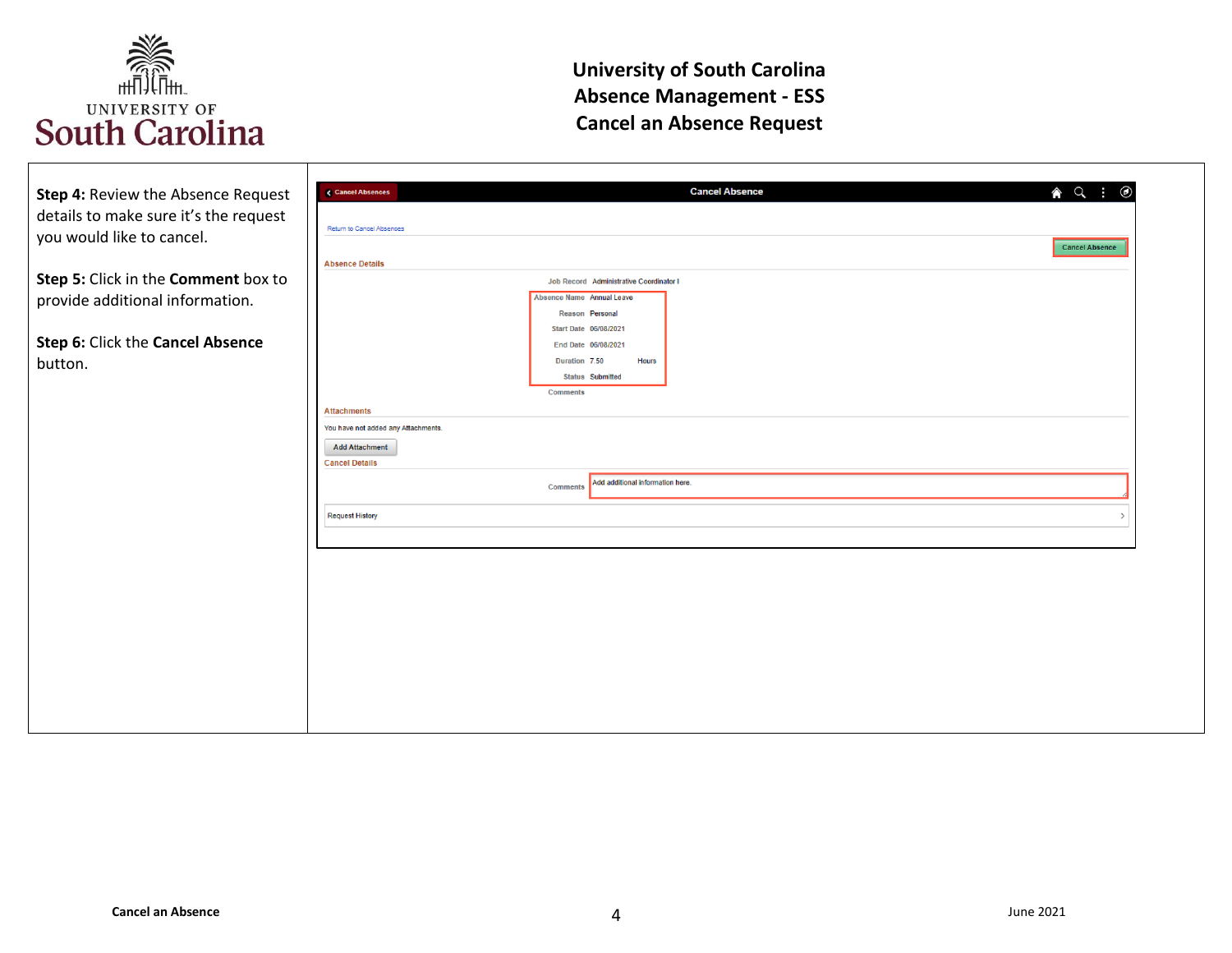

| Step 7: Click the Yes button to confirm  | <b>A</b> Q :<br><b>Cancel Absence</b><br>$\circ$<br>Cancel Absences              |
|------------------------------------------|----------------------------------------------------------------------------------|
| you would like to cancel.                | Return to Cancel Absences                                                        |
|                                          | Cancel Absence<br><b>Absence Details</b>                                         |
|                                          | Job Record Administrative Coordinator I                                          |
|                                          | Absence Name Annual Leave                                                        |
|                                          | Reason Personal                                                                  |
|                                          | Start Date 06/08/2021                                                            |
|                                          | End Date 06/08/2021                                                              |
|                                          | Duration 7.50<br>Hours                                                           |
|                                          | Status Submitted                                                                 |
|                                          | <b>Comments</b><br>Are you sure you want to Cancel this Absence<br>Request?      |
|                                          | <b>Attachments</b><br><b>No</b><br>Yes                                           |
|                                          | You have not added any Attachments                                               |
|                                          | <b>Add Attachment</b><br><b>Cancel Details</b>                                   |
|                                          |                                                                                  |
|                                          | Comments Add additional information here.                                        |
|                                          | <b>Cancel Absence</b><br>$\land$ $\alpha$ :<br>Cancel Absences<br>$\circledcirc$ |
| A message appears at the top of the page | Absence Request Canceled Successfully.                                           |
| indicating the absence request has been  |                                                                                  |
| canceled successfully and the status     | <b>Absence Details</b>                                                           |
| updates to Canceled.                     | Job Record Administrative Coordinator I<br>Absence Name Annual Leave             |
|                                          | Reason Personal                                                                  |
|                                          | Start Date 06/08/2021                                                            |
|                                          | End Date 06/08/2021                                                              |
|                                          | Duration 7.50 Hours                                                              |
|                                          | <b>Status</b> Cancelled                                                          |
|                                          | <b>Comments</b>                                                                  |
|                                          | <b>Attachments</b>                                                               |
|                                          | You have not added any Attachments.                                              |
|                                          | <b>Cancel Details</b>                                                            |
|                                          | Comments Add additional information here.                                        |
|                                          | <b>Request History</b>                                                           |
|                                          |                                                                                  |
|                                          |                                                                                  |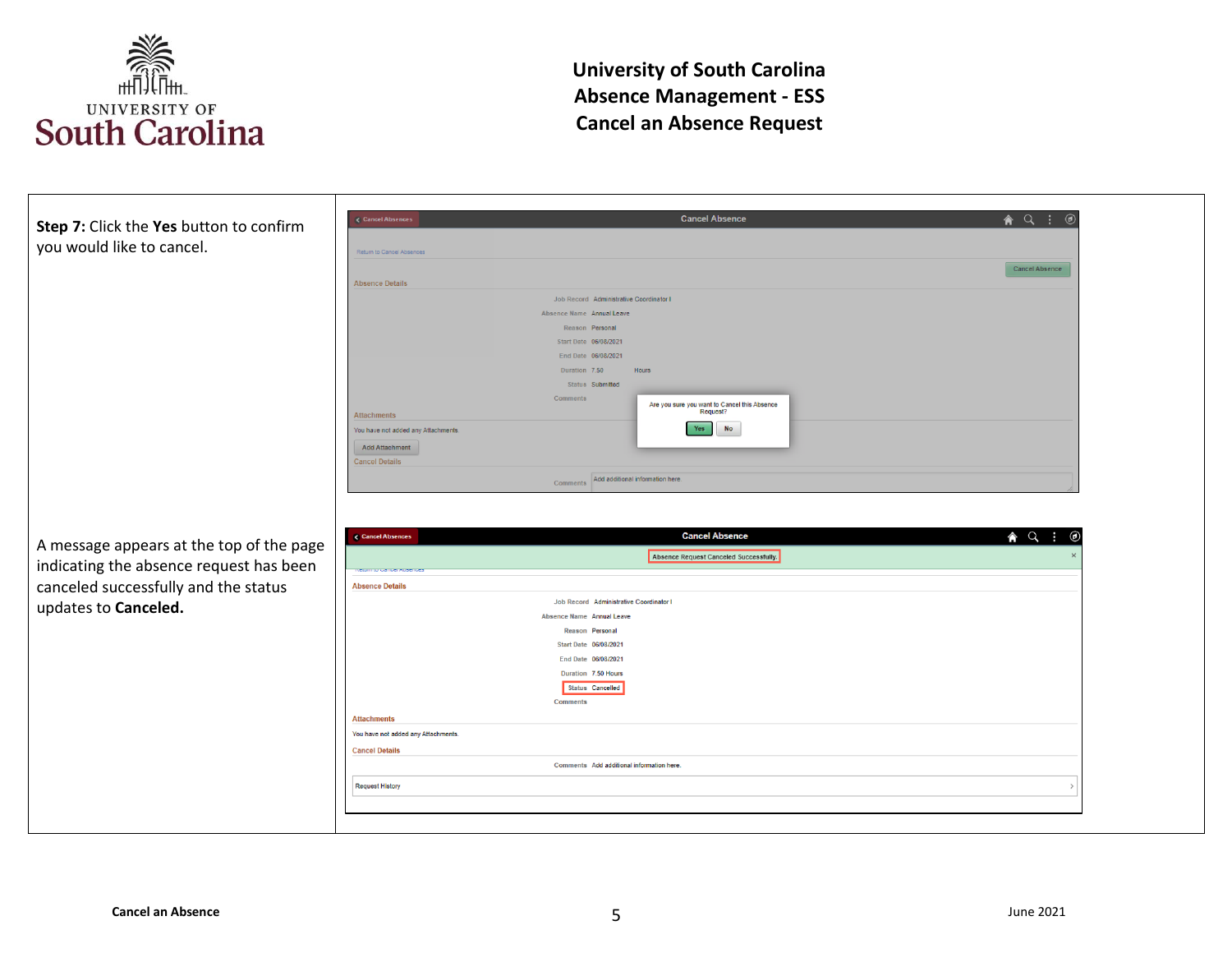

| Step 8: Click the Cancel Absences tab to | <b>Cancel Absence</b><br><b>Cancel Absences</b> | $\land$ $\lor$ $\vdots$<br>$\circledcirc$ |
|------------------------------------------|-------------------------------------------------|-------------------------------------------|
|                                          |                                                 |                                           |
| the view requests page.                  | Return to Cancel Absences                       |                                           |
|                                          | <b>Absence Details</b>                          |                                           |
|                                          | Job Record Administrative Coordinator I         |                                           |
|                                          | Absence Name Annual Leave                       |                                           |
|                                          | Reason Personal                                 |                                           |
|                                          | Start Date 06/08/2021                           |                                           |
|                                          | End Date 06/08/2021                             |                                           |
|                                          | Duration 7.50 Hours                             |                                           |
|                                          | <b>Status</b> Cancelled                         |                                           |
|                                          | <b>Comments</b>                                 |                                           |
|                                          | <b>Attachments</b>                              |                                           |
|                                          | You have not added any Attachments.             |                                           |
|                                          | <b>Cancel Details</b>                           |                                           |
|                                          | Comments Add additional information here.       |                                           |
|                                          |                                                 |                                           |
|                                          | <b>Request History</b>                          | $\rightarrow$                             |
|                                          |                                                 |                                           |
|                                          |                                                 |                                           |
|                                          |                                                 |                                           |
|                                          |                                                 |                                           |
|                                          |                                                 |                                           |
|                                          |                                                 |                                           |
|                                          |                                                 |                                           |
|                                          |                                                 |                                           |
|                                          |                                                 |                                           |
|                                          |                                                 |                                           |
|                                          |                                                 |                                           |